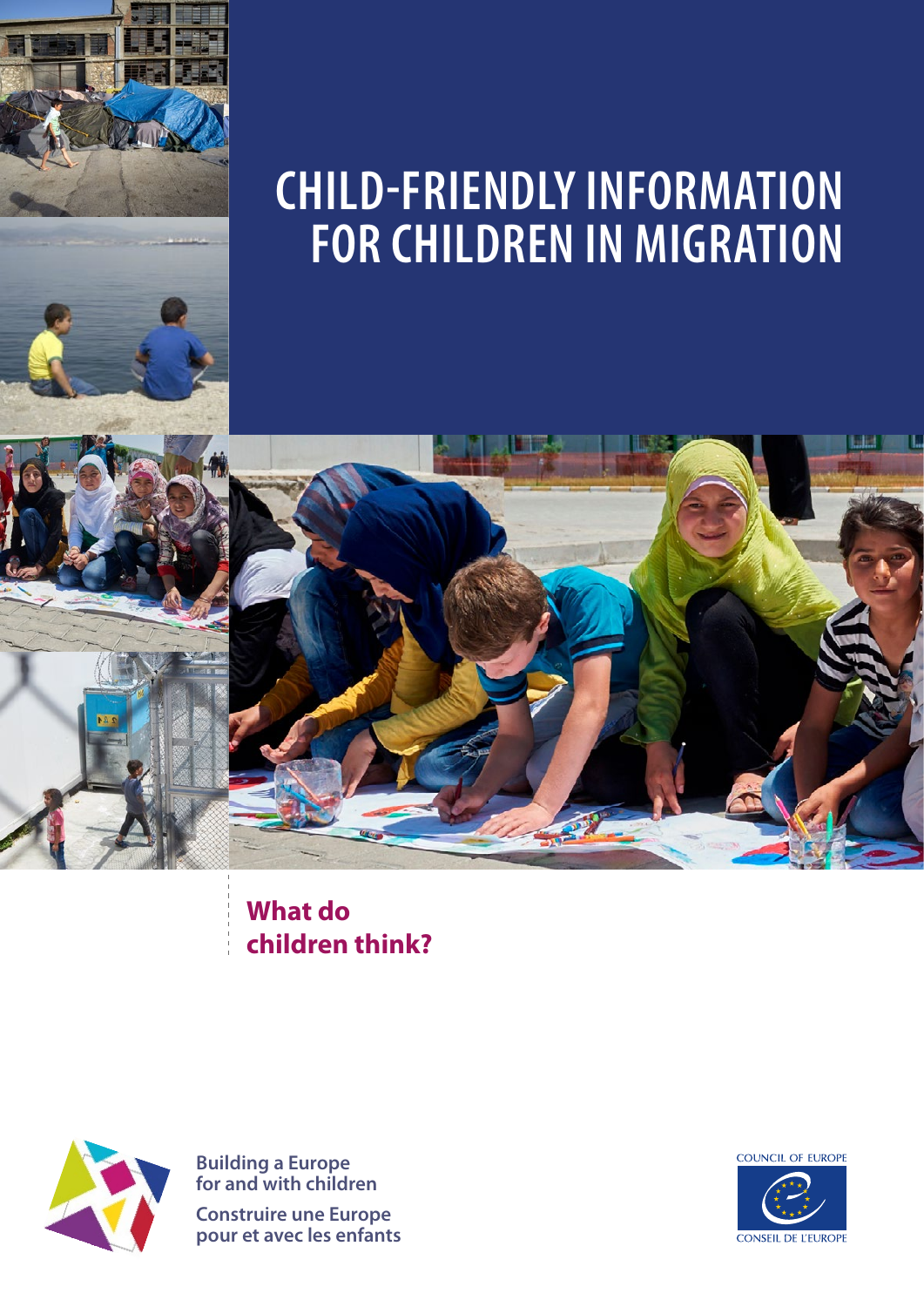# CHILD-FRIENDLY INFORMATION FOR CHILDREN IN MIGRATION: WHAT DO CHILDREN THINK?

**Study prepared by Kristina Marku**

Council of Europe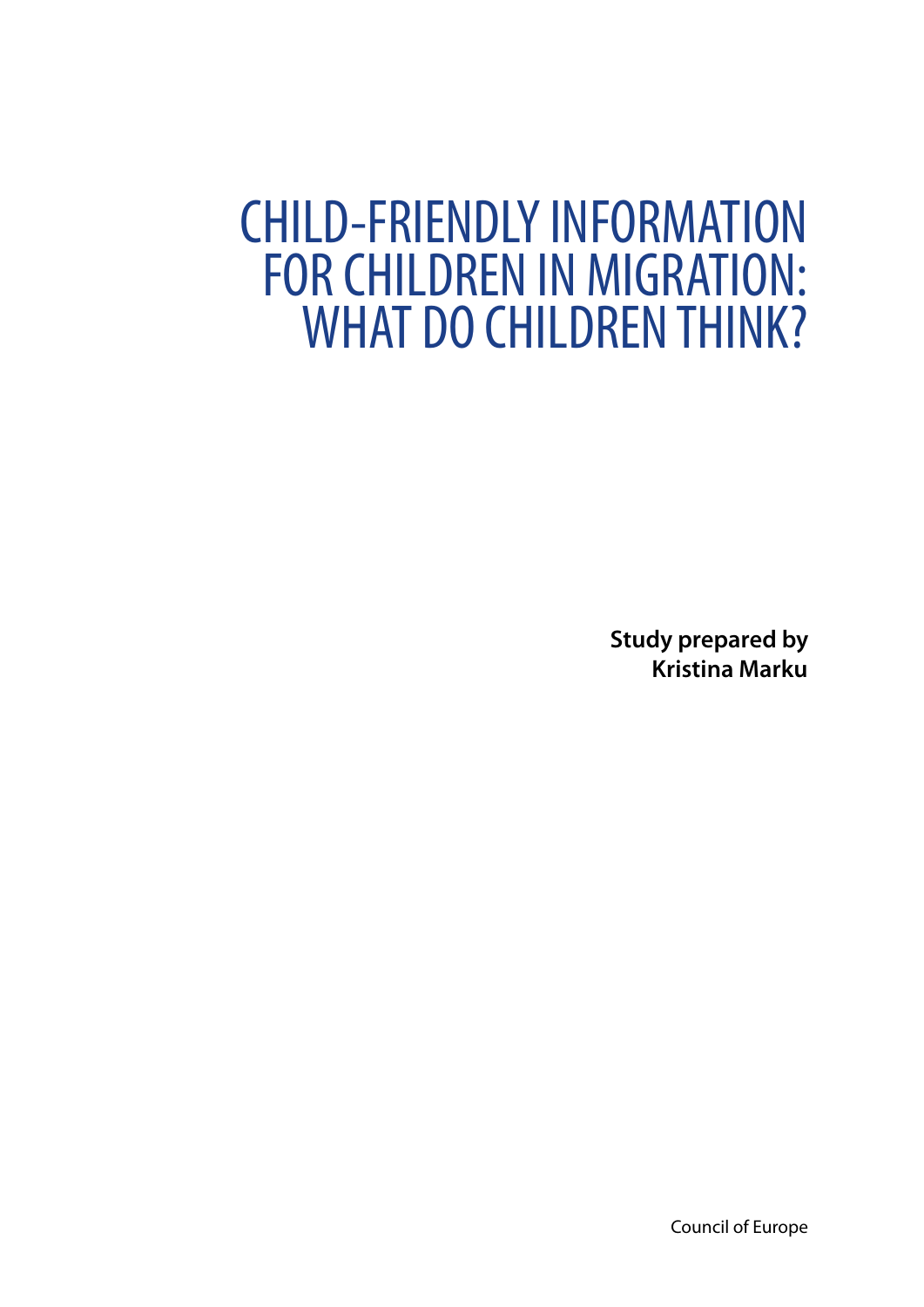*The opinions expressed in this work are the responsibility of the author and do not necessarily reflect the official policy of the Council of Europe.* 

All requests concerning the reproduction or translation of all or part of this document should be addressed to the Directorate of Communication (F‑67075 Strasbourg Cedex or publishing@coe.int). All other correspondence concerning this document should be addressed to the Directorate General of Democracy.

Cover photo: Council of Europe/Sandro Weltin

Cover design and layout: Documents and Publications Production Department (SPDP), Council of Europe

> This publication has not been copyedited by the SPDP Editorial Unit to correct typographical and grammatical errors.

> > © Council of Europe, May 2018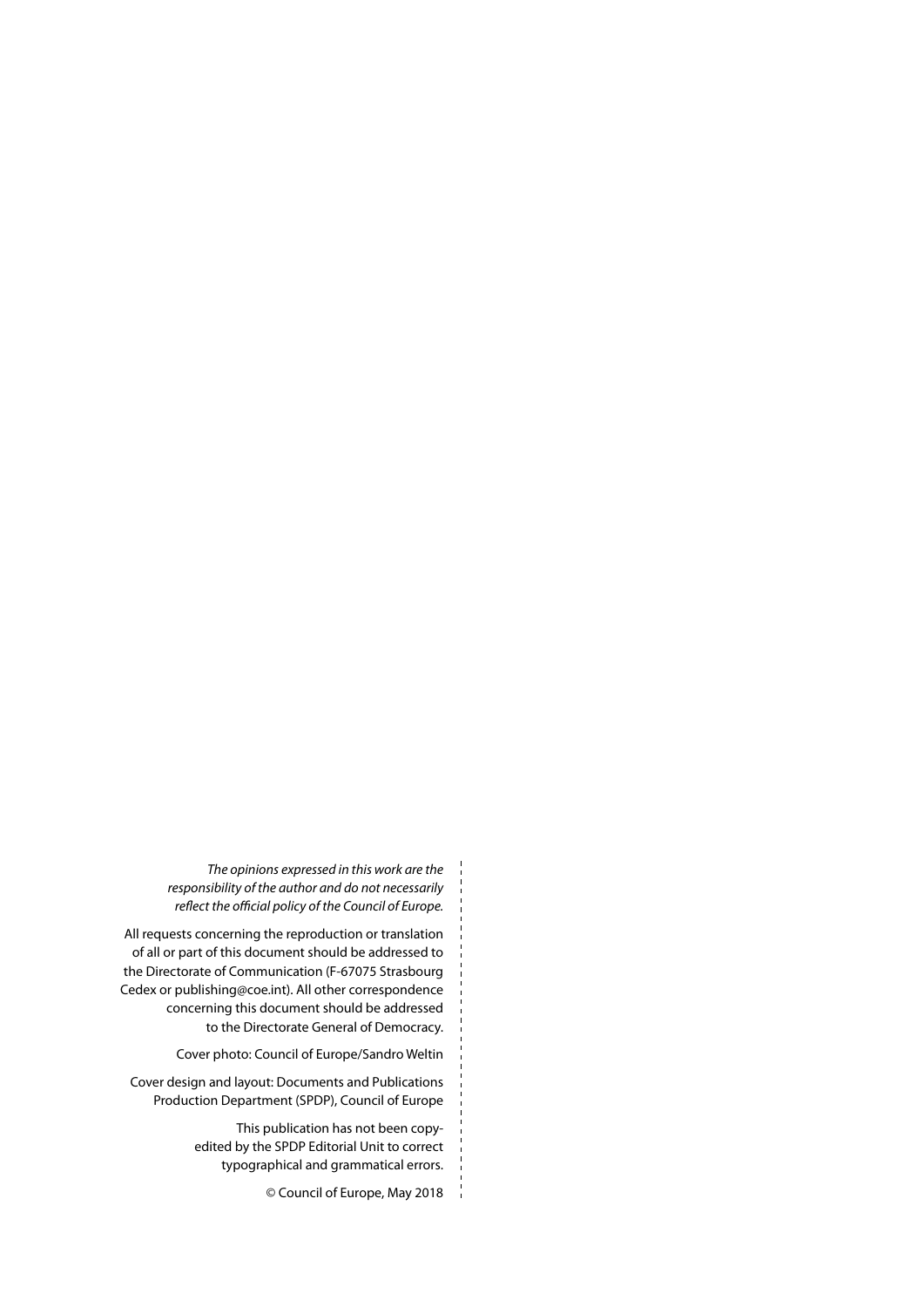# **Contents**

| <b>ACKNOWLEDGMENTS</b>                                                         | 4  |
|--------------------------------------------------------------------------------|----|
| <b>INTRODUCTION</b>                                                            | 5  |
| <b>METHODOLOGY OF THE WORKSHOPS</b>                                            | 6  |
| <b>CHILDREN'S VIEWS ABOUT THE INFORMATION THEY RECEIVED</b>                    | -6 |
| <b>CHILDREN'S VIEWS ABOUT THE INFORMATION THEY WOULD HAVE LIKED TO RECEIVE</b> | 10 |
| <b>CHILDREN'S VIEWS ABOUT THE MEANS OF COMMUNICATION</b>                       | 11 |
| <b>CHILDREN'S RECOMMENDATIONS</b>                                              | 13 |
| <b>SUMMARY OF CHILD PARTICIPATION WORKSHOPS</b>                                | 15 |
| <b>CONCLUSIONS</b>                                                             | 16 |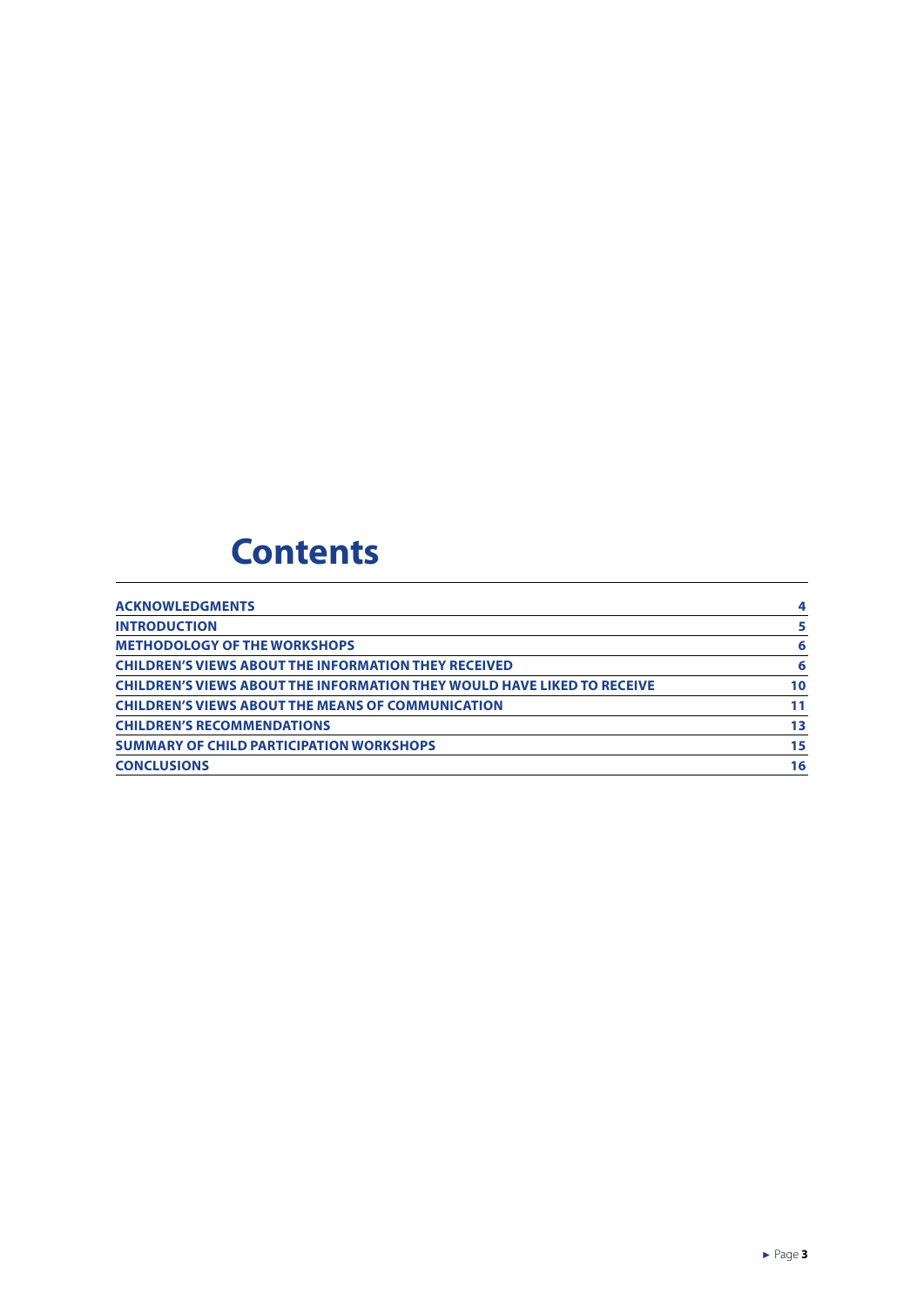#### <span id="page-4-0"></span>ACKNOWLEDGMENTS

We would particularly like to thank the children and young people who took part in the workshops for having the courage and energy to share their views and recommendations with us and for their creativity in communicating their views with us through audio recordings, posters, written notes and letters.

We would also like to thank the following organisations who implemented the workshops at national level:

- ▶ "Hope for Children" CRC Policy Centre, [www.uncrcpc.org](http://www.uncrcpc.org);
- $\triangleright$  NLB Consulting consultant Nadine Lyamouri-Bajja, [www.iicos.org;](http://www.iicos.org)
- ▶ Network for Children's Rights, [http://ddp.net.gr;](http://ddp.net.gr)
- f Reményt a Gyermekeknek Közhasznú Egyesület "Hope for Children Hungary", [http://remenytagyermekeknek.](http://remenytagyermekeknek.hu/en/) [hu/en/.](http://remenytagyermekeknek.hu/en/)

This study was prepared by Kristina Marku, Child Protection Coordinator for "Hope for Children" CRC Policy Centre and edited by Naomi Trewinnard, Children's Rights Division.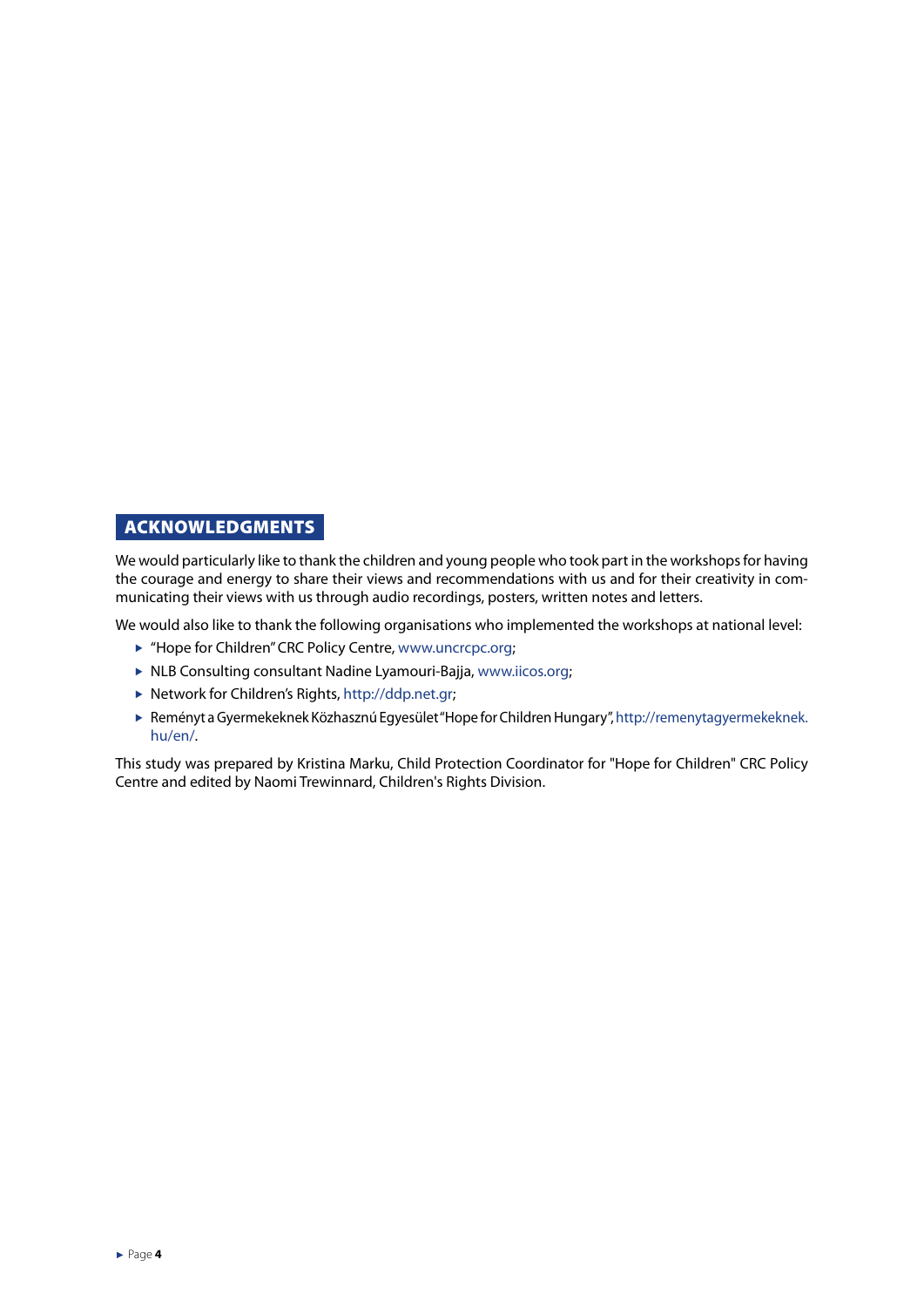#### <span id="page-5-0"></span>INTRODUCTION

1. Children are rights bearers regardless of their immigration status. In the context of migration, children must first and foremost be treated as children. The best interests of the child must govern every decision taken concerning a child, regardless of their legal status. The child has the right to be informed in a child-friendly way of their rights and the procedures affecting them. [The Council of Europe Strategy on the Rights of the](https://rm.coe.int/168066cff8)  [Child \(2016-2021\)](https://rm.coe.int/168066cff8) identified the participation of all children as a priority area for action. [The Council of Europe](https://www.coe.int/en/web/special-representative-secretary-general-migration-refugees/-/47-european-states-agreed-on-an-action-plan-on-how-to-protect-children-in-migration)  [Action Plan on Protecting Refugee and Migrant Children in Europe \(2017-2019\)](https://www.coe.int/en/web/special-representative-secretary-general-migration-refugees/-/47-european-states-agreed-on-an-action-plan-on-how-to-protect-children-in-migration) was adopted to strengthen action focusing on ensuring access to rights and child-friendly procedures, providing effective protection and enhancing the integration of children who would remain in Europe.

2. Children must be empowered to make informed choices and participate in processes concerning them along their migration or asylum journey. States should inform children of their rights under the UN Convention on the Rights of the Child 1989.<sup>1</sup> Information should be given in a manner that is adapted to the age and maturity of the child, in a language which they can understand and which is gender and culture sensitive.<sup>2</sup>

3. But what do children affected by migration think about the information they receive? Are states informing children affected by migration in a child-friendly manner about their rights and the procedures affecting them?

4. In order to answer the question "What do children think?" the Council of Europe held a number of consultations with children affected by migration in Cyprus, France, Germany, Greece and Hungary to gather the views and recommendations of children affected by migration about the information they receive in relation to immigration and asylum. Some of these views and recommendations were shared during the Council of Europe roundtable on child-friendly information for children in migration which took place in Strasbourg on 29-30 November 2017 in the context of the Council of Europe Action Plan on Protecting Refugee and Migrant Children (2017-2019)<sup>3</sup>. This is a study of the findings and recommendations made by children who took part in the workshops. This study contributes to the work of the Children's Rights Division on a handbook on promoting child-friendly information for refugee and migrant children.

<sup>1.</sup> See also: *Rahimi v Greece No. [8687/08](http://hudoc.echr.coe.int/eng?i=001-104366)* ECHR (2011), UN Committee on the Rights of the Child, General Comment No 6 (2005), Para 24 and 25.

<sup>2.</sup> [Council of Europe Committee of Ministers Guidelines on child-friendly justice, adopted on 17 November 2010,](https://rm.coe.int/16804b2cf3) see also: [Lanzarote](https://rm.coe.int/special-report-protecting-children-affected-by-the-refugee-crisis-from/16807912a5)  [Committee Special Report Protecting children affected by the refugee crisis from sexual exploitation and sexual abuse, adopted](https://rm.coe.int/special-report-protecting-children-affected-by-the-refugee-crisis-from/16807912a5)  [3 March 2017, recommendation 15](https://rm.coe.int/special-report-protecting-children-affected-by-the-refugee-crisis-from/16807912a5).

<sup>3.</sup> [Child-friendly information for children in migration, Round-table conference report, 2018](http://rm.coe.int/child-friendly-information-for-children-in-migration-roundtable-confer/168078b512), [Child-participation audio-sound bites,](https://vimeo.com/257739281)  [Children's recommendations on child-friendly information for children in migration Video](https://vimeo.com/257739281).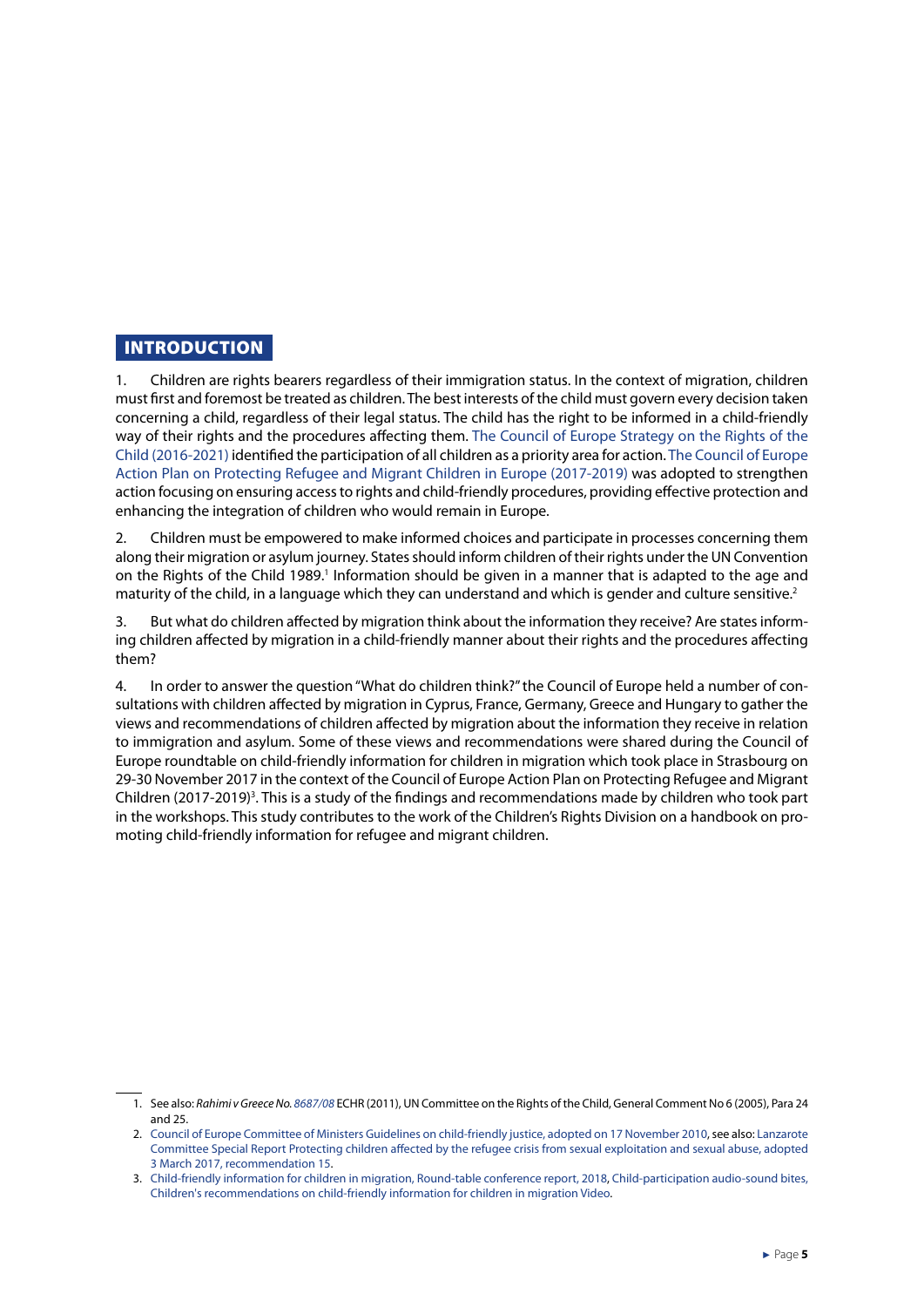#### <span id="page-6-0"></span>METHODOLOGY OF THE WORKSHOPS

5. During the workshops that led to the current findings, the facilitators used a number of different tools adapted to the specificities of the child participants. For the purposes of the consultations, the facilitators familiarised the participants with the concept of child-friendly information and their right to access such information before seeking to collect the children's views on their experiences of access to relevant information. The children were encouraged to contribute their views and recommendations through a variety of methods including by making posters, writing letters to their little brother or sister and recording audio sound-bites.

6. The consultations were implemented by experienced facilitators according to a methodology proposal provided by the Children's Rights Division of the Council of Europe. Children were, invited to speak up and share their experiences, knowledge and insight. Access to information was focused on specific topics, most likely to affect children in migration namely: violence, detention, asylum, the Dublin procedure, the age assessment procedure, guardianship and family reunification. It should be noted that while many participants were under the international protection framework, some fell under the national migration frameworks. Thus, their residence status and procedures affecting them varied considerably from one group to the other.

7. The service providers were also called to give their input on their experiences in implementing the workshops and whether they faced difficulties doing so. It appears that in some cases (CY, DE, GR), reaching out to girls and having girls participate in the workshops that took place was difficult to achieve, for a number of reasons. In Germany, no unaccompanied girls were resident in the district where the workshops took place therefore no girls participated in the workshops. In Greece, some girls requested that a girls only workshop take place and did not participate in a mixed workshop. While there is a gender balance between unaccompanied boys and girls present in Cyprus, the facilitators did not receive the authorisation from the girls' guardians in time to run a workshop for the girls present there.

8. Communication with the children was reported as a challenge. It would have been rather hard for children who could not speak the language of the host country to participate in the workshops that took place. In Germany, language was not an issue since the children had already been there for a considerable amount of time and thus could speak German fluently. In Cyprus, the language barrier was eliminated through the use of translators (Arabic and Somali).

9. In several states the facilitators experienced challenges when organising the workshops because they were not granted the requisite permission to access facilities where unaccompanied children were being accommodated in the state, therefore participation in the workshops was limited or had to be modified at the last minute.

10. Apart from the practical issues mentioned above, certain aspects in relation to the substance of the work‑ shops presented challenges. Primarily, conveying the exact meaning of the right to child-friendly information appeared to be a challenge to some extent. While children had a good grasp of the significance of human rights in general, the right to information was not so familiar to them. Facilitators took a constructive approach during the workshops to facilitate the discussion and make sure that all participants could understand that they have a right to information.

11. For the purposes of the present report the names of the children cited have been changed to protect their identities.

#### CHILDREN'S VIEWS ABOUT THE INFORMATION THEY RECEIVED

12. Before delving into each topic separately it should be noted that, in relation to the general framework of human rights, children were generally well aware of the differences in child-protection standards between their country of origin and their host country in relation to human rights in general but also children's rights and the role of the child in the decision-making process.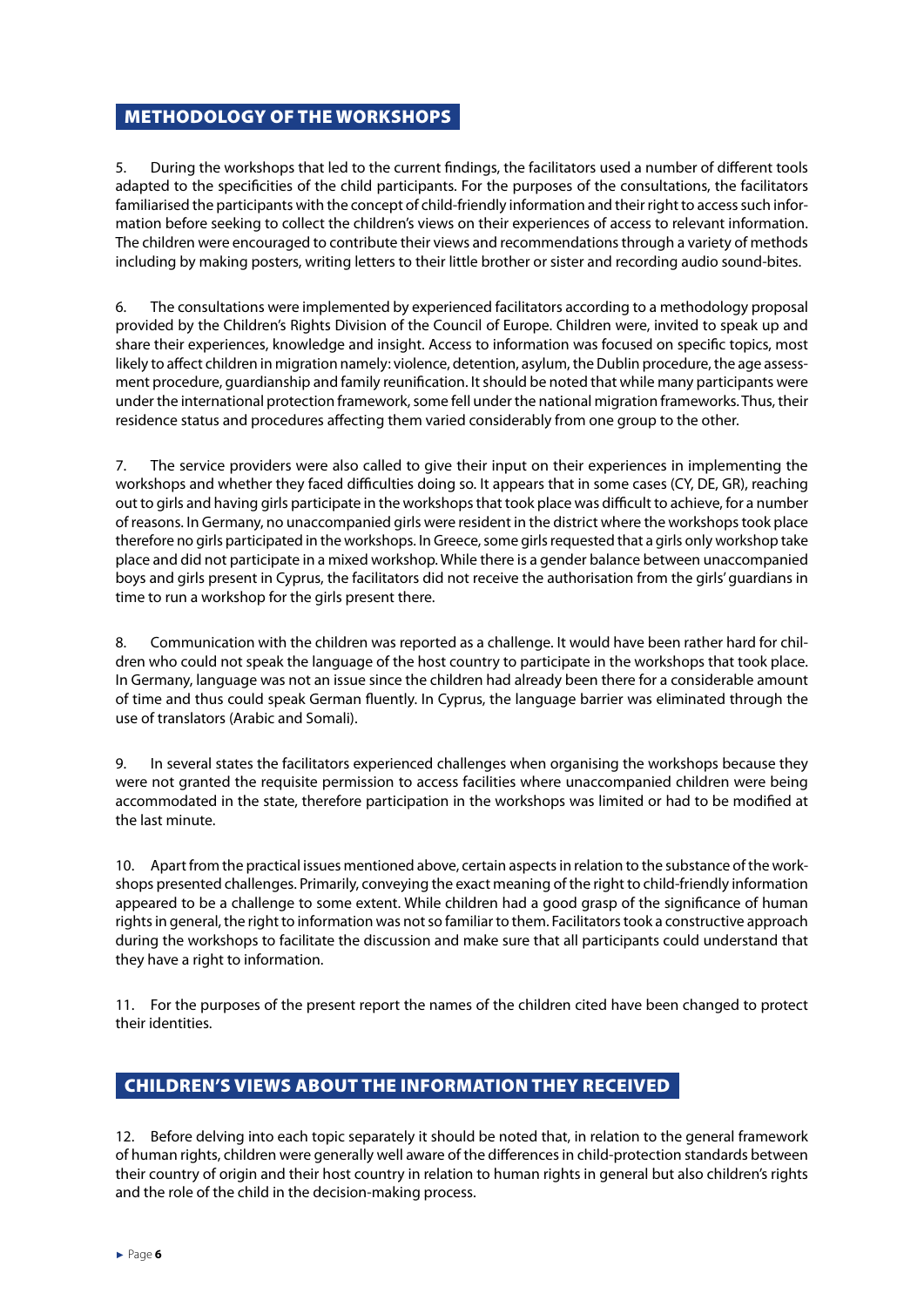#### **A. Violence**

13. Children demonstrated a satisfactory level of knowledge and information in relation to violence, both corporal and verbal. Children seemed aware of the fact that they have the right to not be subject to violence in Europe and that, if they were a victim of violence, there are mechanisms and routes to follow to seek redress. For example some children said they know that they can speak to their guardian or a teacher if they had a problem or go straight to the police. (CY, FR, DE)

*"When you arrive here, you need to go to the police or to give your finger prints, and then you need to wait for an ID. Then you go to school. Some teachers are trying. Here, parents are not allowed to hit their children. Teachers not either."*

*Muhannad, 13.* 

14. In two cases (FR, DE) children made specific mention of the fact that in Europe neither parents nor teachers are allowed to hit the children as a means of punishment or discipline; they contrasted this with the situation in their home country.

15. In the course of the workshops hate speech was mentioned and discussed as a form of violence directed at them. Some children expressed feeling unable to defend themselves in such instances due to their limited language skills. The possibility of online reporting as a mechanism to address the issues was mentioned (DE).

16. Some children spoke about having suffered violence at the hands of the police in different member states. They mentioned that they had not received information about where to get help or effective remedies available in cases of police violence.

liebe freund. Wenn ich mein freudwill je heer in deutschlein Kommen, 1 east met hier in deutschland gibt vide renal-, 2 der musst in die schuler gehen das ist wischtig. her in Deutschand. 3 gibt # Kein schlagen in Deutschlund Du musst muf passer du musst ganzherege 5 du musst nicht die franen schlager und eure hund. 

Dear Friend, If you my friend want to come to Germany: 1. First of all, here in Germany there are many rules. 2. You must go to school, this is important here in Germany. 3. There is no beating here in Germany, you must watch out. 4. You must respect all the rules. 5. You must not hit your wife or your dog. 6. In Germany it is much colder. 7. Asylum is also very difficult.

*A letter written by the children to their friends and siblings informing them about children's rights, women's rights and the laws and regulations in Europe*

#### **B. Detention**

17. Administrative detention had been a reality for a number of children who participated in the workshops. For some they were detained in a Council of Europe member state during their journey to the host country, or pending Dublin transfer or in a non-member state. For the most part children reported having been detained while in transit, either in third countries such as Libya or in a member state in their attempt to cross the borders and reach their final destination. Children expressed frustration about administrative detention, which in their minds was not justified because they had not participated in a criminal activity (CY, FR, DE, GR, HU). Of the children who had experienced detention, some spoke about administrative detention as prison or as a punishment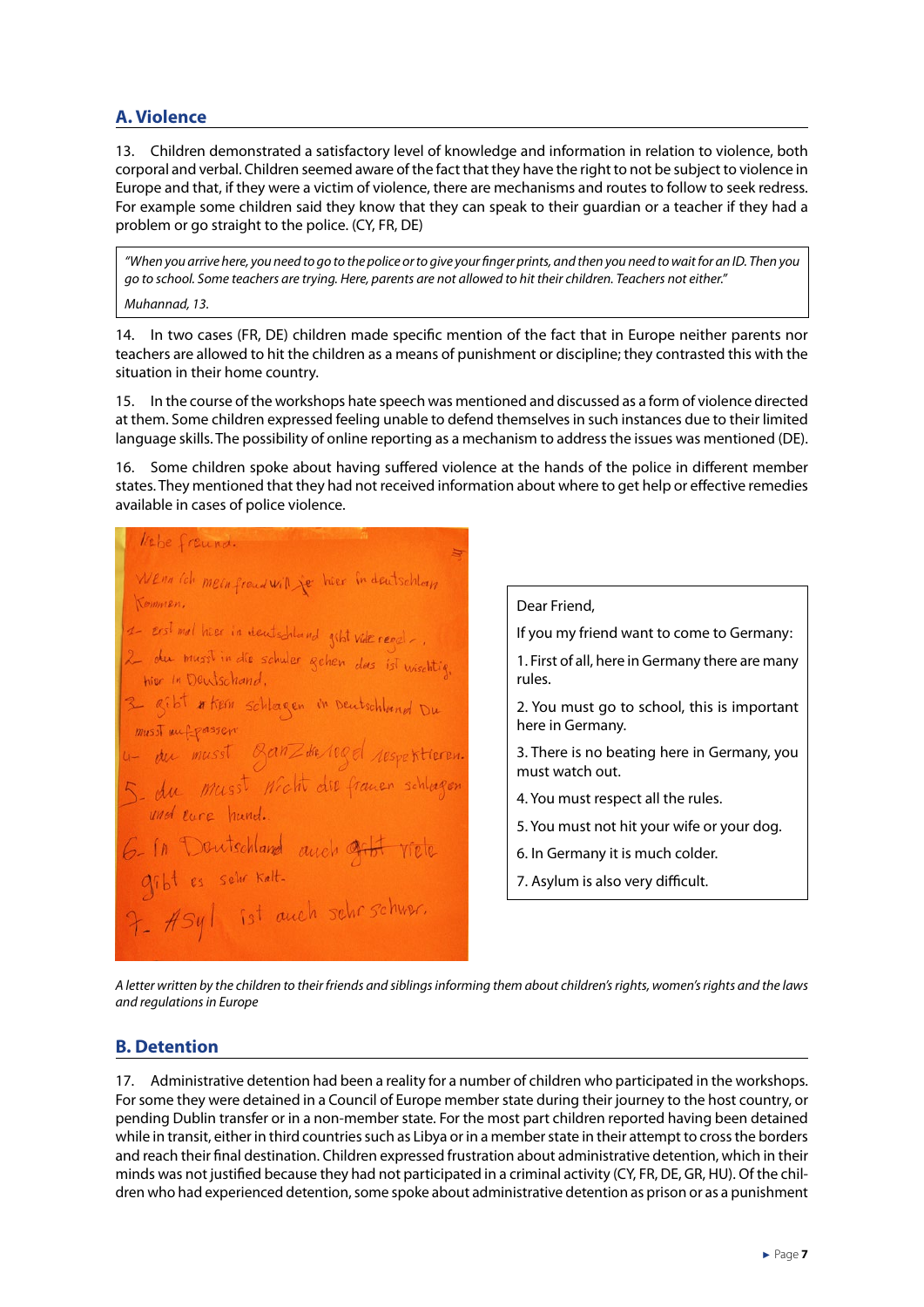and did not seem to have received information about the reasons for their detention, children reported not being told where to go on release or informed of their rights once they were released from detention.

*"it needs to change that children not go to jail, it happens that little children, teenagers they go to jail, three months, six months and after when they go outside they don't know where to go… and after when the children don't know where to go, some people come and they say come with me come with me and some kill and they don't know where they go".*

*Shine, 13, was held in immigration detention for two months on his way to his destination country.*

18. In contrast, during the discussions, children appeared to have a very good grasp of the legal system in the host country in relation to criminal activities that could result in loss of freedom (CY, DE).

#### **C. Asylum**

19. As mentioned previously, some groups of children who participated in the workshops were not under the asylum framework and thus had little to no information about the procedure for international protection or the rationale behind the structure and framework relating to asylum (FR).

20. The children who were under the asylum framework gave similar feedback in relation to the asylum process and their interaction with the different stakeholders involved. Overall, children expressed satisfaction about the amount and quality of information they had received in the host country where the workshop took place (CY, DE), though there could have been significant improvement in the timing and manner of dissemination (GR, HU).

21. During the workshops, which for the majority of participants took place months after their arrival, children appeared to have good knowledge and accurate information about the asylum procedure itself as well as the persons involved and their respective roles. Information was received from both state and private actors. However, it was evident that the information available when the workshops took place was very different than the information they had received prior to embarking on their journey or received during transit.

*"I encourage you NOT to come to Europe because the travel from Africa to Europe is too difficult. We have been through very difficult things. If you can find another possibility to stay in your home country and stay with your family, this is very important. I would say that it is difficult to get asylum in Europe."*

*Abdul, 18.*

22. Prior to arriving in the host country and/or during the journey, smugglers were the main source of information for most children. However, the information received during this time was found to be flawed and inaccurate. Upon arrival in the host country, information was made accessible by public servants in different capacities (police officers, social workers, guardians, educators) and private actors (aid workers and NGO workers). Children expressed frustration over the disparity of information they had received at different stages of their journey. Children also reported receiving information through interpreters who did not speak their native language or a common language but only a similar language; this was identified as a barrier to good communication.

#### **D. The "Dublin" system**

23. Children who had been affected by the Dublin procedure<sup>4</sup> appeared to be well informed of the process. In Cyprus, children received information orally and in writing in their mother tongue, from state agents, their guardian (see heading F below) and officers of the shelter where they reside. The participants explained that the procedure was somewhat confusing and abstract for them to understand at the beginning, which led to feelings of frustration and anger.

24. In some of the workshops children reported having been transferred from one state to another under the Dublin regulation; they reported that this experience was stressful, the police in both the sending and receiving states were not kind, in some cases children were victims of violence at the hands of the police and state authorities transferring them. These children reported that on arrival in the receiving state they did not receive any information about their rights or the procedures affecting them and they were just told to go away by the police.

<sup>4.</sup> Regulation (EU) No 604/2013 of the European Parliament and of the Council of 26 June 2013 establishing the criteria and mechanisms for determining the member state responsible for examining an application for international protection lodged in one of the member states by a third-country national or a stateless person (recast).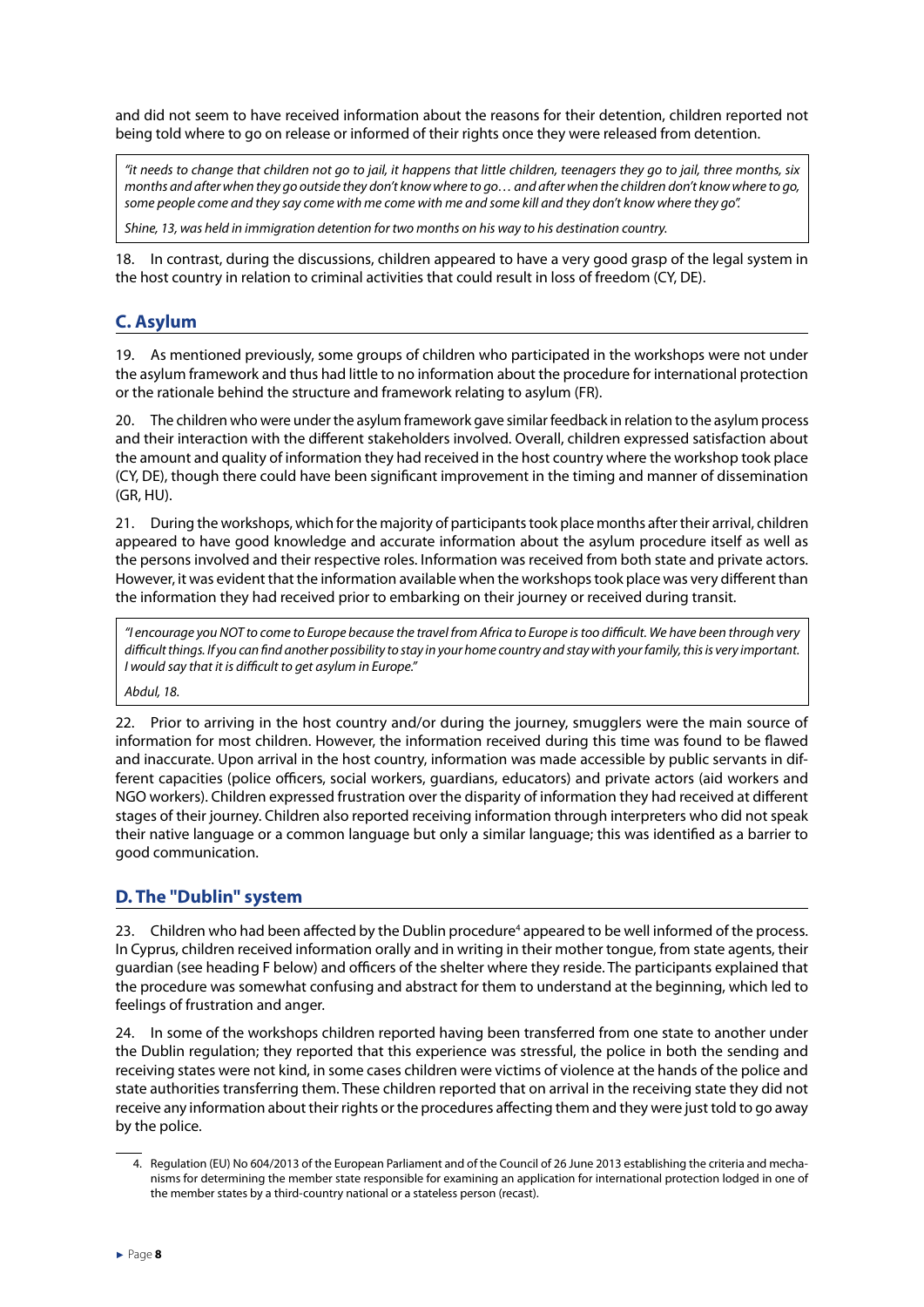#### **E. Age assessment**

25. Few child participants reported having been subject to formal age assessment procedures. In general children demonstrated variable knowledge of the procedure of age assessment including its aims and purpose. Some children expressed their frustration at having to go through this procedure either because they felt offended, since in their understanding they were told that they were lying about their age, or disadvantaged because the lack of documentation from their home countries which led the state to conduct an age assess‑ ment was a factor outside of their control.

*"The first day when I came to France I lived in the street for a week. I was found by the Red Cross and then I was put in a shelter and I had some age assessment interviews and then I was driven to a hotel. I spent a month in another town then I was sent to another association, now I live in an apartment with other children."*

*Souleymane, 16.*

#### **F. Guardian**

26. In general children appeared to have little or no information about the concept of a guardian and/or their role *vis-à-vis* the children. In addition, the situation and available information varied greatly among the children in the states where the consultations took place.

27. In the case of France, children had no personal contact with their guardian, whom they referred to as their "father in France". The facilitator explained that this was due to the fact that all direct responsibility for the unaccompanied child is exercised by the nominated structure where the child resides $^5$ .

28. In the case of Cyprus, children have personal contact with their guardian, whom they meet soon after their arrival<sup>6</sup> and were very familiar with them as a person. Children have meetings with their guardian and are aware of their role, authority and responsibility towards them as well as the fact that the shelter officers can transfer information to their guardian on their behalf.

29. Similarly, in Germany children were very well aware about the role and responsibilities of the guardian and had personal contact with them. However, they felt that they were not heard by their guardian and to a certain extent uninvolved in the decision-making process.

30. In the case of Greece, the children had never met their guardian and had little knowledge of the role and functions of a guardian. They did however, have satisfactory information and direct contact with the person or entity exercising *de facto* responsibility for decisions regarding their well-being.

31. In the case of Hungary the majority of the children who took part in the workshop were accompanied by their families in Hungary and had not been referred to guardianship services. Only one unaccompanied child took part in the workshops; the subject of guardianship was not discussed at length.

#### **G. Family reunion**

32. Family reunification was for most children, for those channelled through the asylum framework, a major concern prior to their departure from their country of origin. Prior to departing and beginning the journey to the host country they had received certain information on the procedures to be followed upon arrival and the timeframe. This information was, for the most part, not accurate or completely misguided; children reported having received information in their country of origin and from smugglers about the rules relating to family reunification in host states that they later discovered to be inaccurate.

*"What they tell you in Iraq is not true, for example that after 4-6 months you will be able to bring your family." Soran, 15.*

33. In the host country, the children identified a number of stakeholders from whom they had received information. These were state agencies (CY), non-governmental organisations (CY, DE, GR, HU), school and

<sup>5.</sup> The President of the Conseil departemental du Bas-Rhin is the tutor/guardian of all unaccompanied minors on the territory.

<sup>6.</sup> The guardian of unaccompanied children in Cyprus in the Director of the Social Welfare Services. The Director has delegated power to several Social Welfare Services Officer to act as guardians of unaccompanied children residing in the territory of the Republic of Cyprus.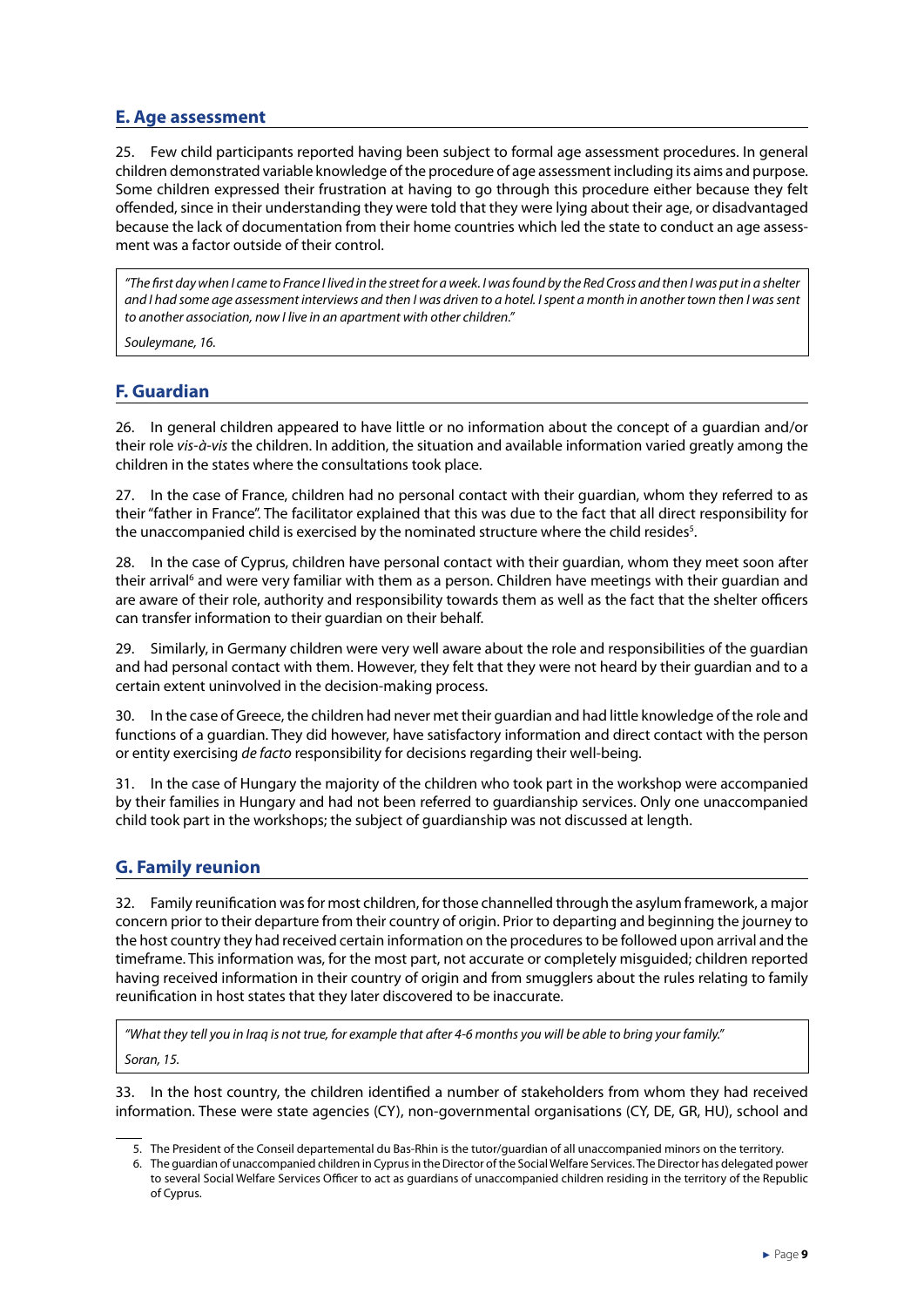<span id="page-10-0"></span>educational institutions (CY, DE, GR, HU), on the internet and through social media (CY, GR) and to a lesser extent other people with whom they had come into contact during their stay in the host country.

34. In the case of France, children had no information regarding the family reunification procedure under the international protection framework due to the fact that the participants in the workshops were not under the asylum framework and thus not affected by this procedure.



*"Respect my voice and opinion and fast communication, Family Reunification"*

*Khaled, 17.*

#### CHILDREN'S VIEWS ABOUT THE INFORMATION THEY WOULD HAVE LIKED TO RECEIVE

35. As mentioned previously, at the time the workshops were held, the children had already been in the host state for variable amounts of time, ranging from a few months to two years. As a result children had at that time received information. However, in discussing their past experiences regarding the time immediately after their arrival, they mentioned a number of situations that could be considered as problematic and insufficient in safeguarding the right to access child-friendly information.

36. In certain cases, children did not receive any information immediately upon arrival, some accompanied child participants reported that they had not received any information directly from authorities because only their parents were informed; other accompanied children reported that they were informed only because they spoke English and so had been acting as unofficial interpreters for their parents. Some children reported moving from one setting to another without information until the initial registration was completed (GR, HU). The information received, though eventually sufficient and satisfactory, was fragmented and not accessible in one central point of access (GR). In such instances, children followed the instructions of other migrants and refugees encountered on the route or their peers hoping to reach a positive resolution; this led to feelings of stress and fear.

*"We didn't find any info, we just follow the people, we didn't know where we are going until we reach Schisto [Refugee camp in Greece] camp and register our names"*

*Ayzan,15.*

37. A commonly shared view is that while they had received ample information on the legal procedures related to asylum, age assessment and family reunification, little was given in relation to social rights and integration. Children wanted to know more about the opportunities they had to meet local youth, interact with the local community, make use of their skills, access education, employment or vocational training and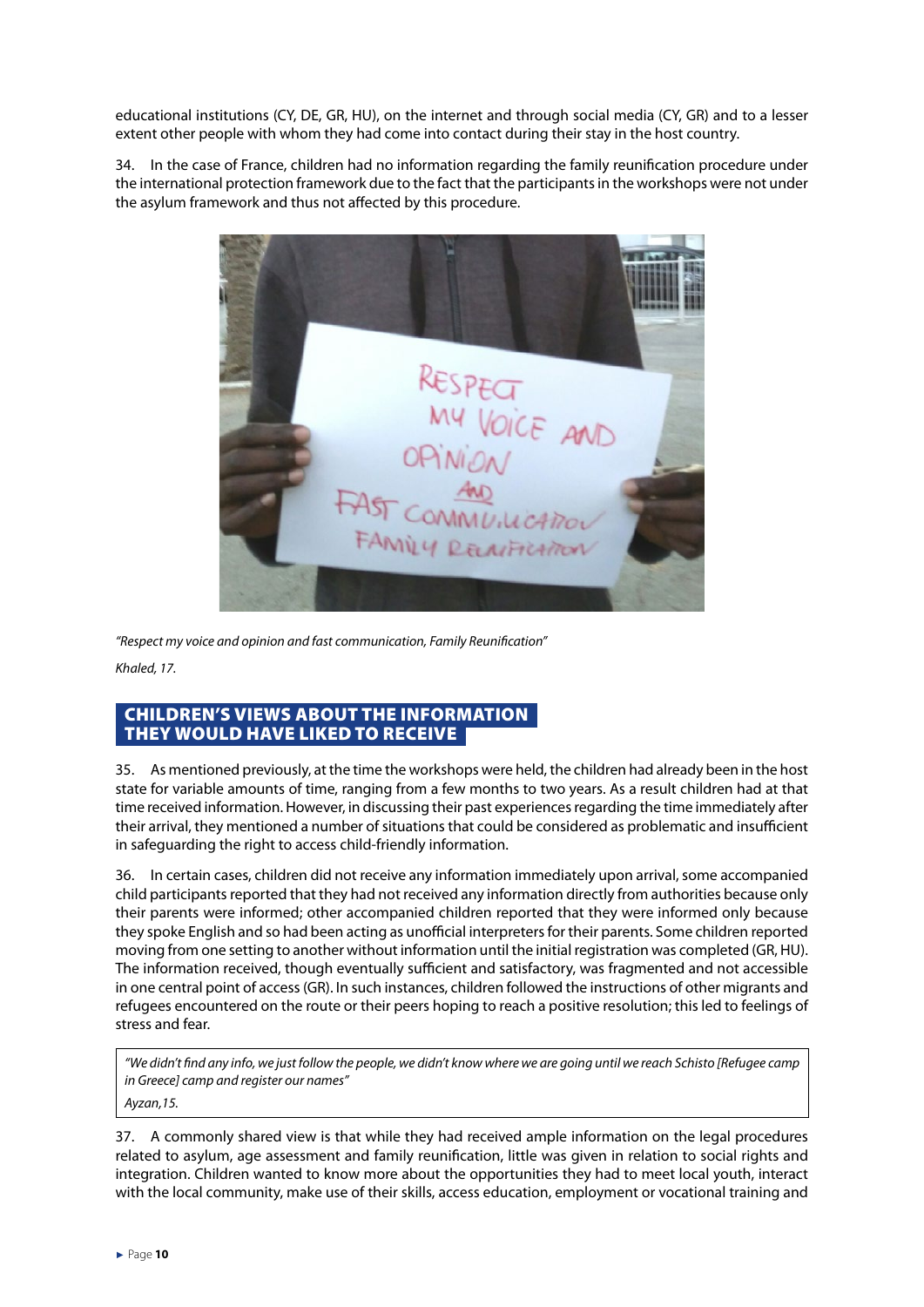<span id="page-11-0"></span>feel like empowered members of the community (FR, GR, HU). Many children mentioned the important role of NGOs in informing them about their rights and the procedures affecting them.



*"Explain opportunities clearly" Rida, 16* 

#### CHILDREN'S VIEWS ABOUT THE MEANS OF COMMUNICATION

38. A number of methods and tools of conveying information to the children was identified by the children themselves. Each method was rated based on quality of information and quantity of information.



*Notes from a workshop in Greece.*

39. One-to-one meetings with a person responsible in a professional capacity was identified as a positive practice in transferring information. One-to-one meetings gave the children the space to build *rapport* with the professional with whom they came into contact, and gave them the opportunity to ask questions and clarify whatever was unclear. It should be noted, and the children pointed out that, the role of the professional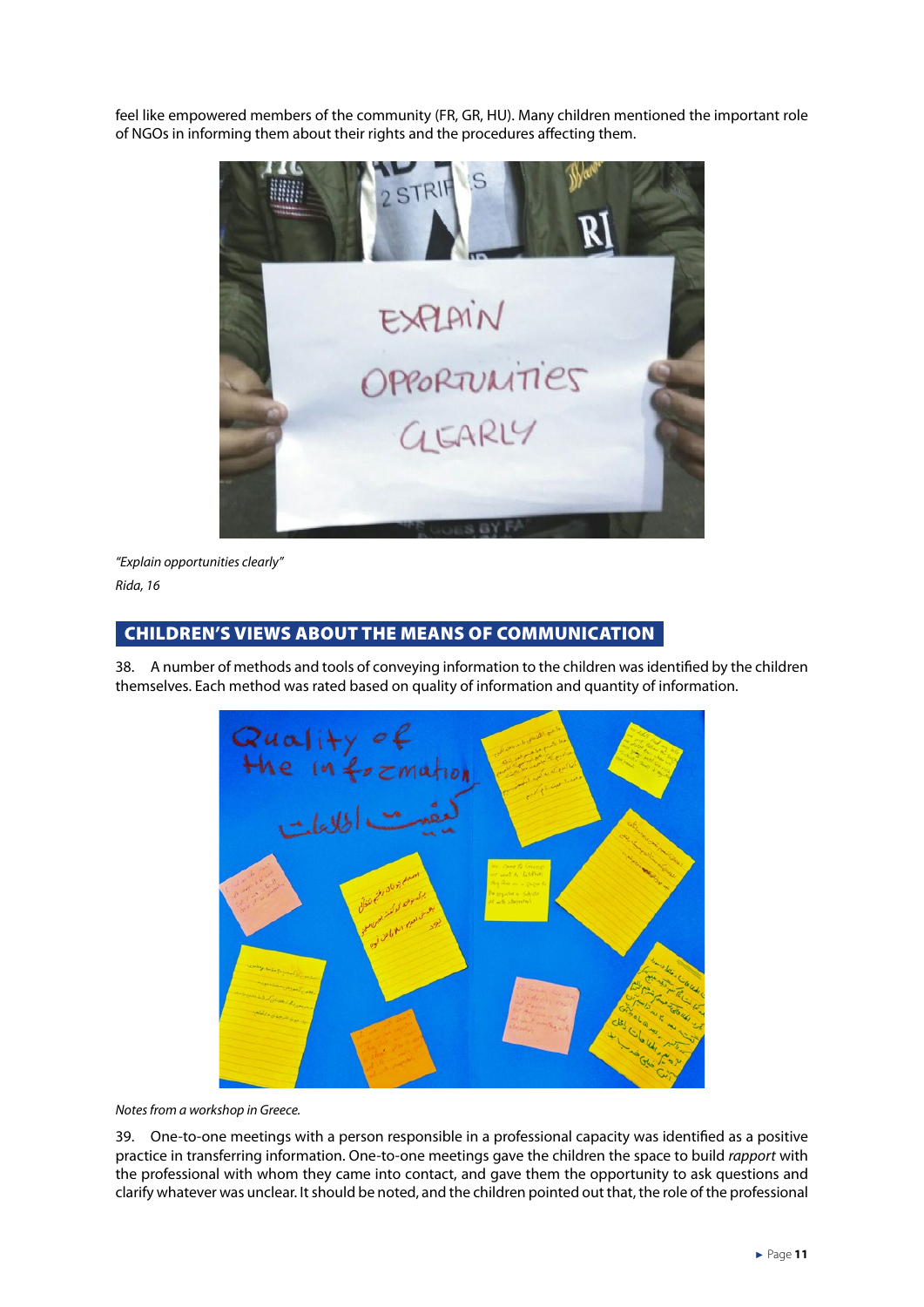is crucial. Their demeanour, body language, tone of voice and active listening skills are pivotal in making sure that all information was understood.

to wake a Web site & put<br>with video that everyone need<br>in to everyone coun find the<br>into herme coun find the  $\alpha$  $+0$ 

*Notes from a workshop in Greece.*

40. Written informative material, while widely used and given significance for the quality of information provided, was identified as a weak means of disseminating information. It was pointed out that, even if the material is in the native language of the child, it is not uncommon that children have little to no literacy skills even in their native language and thus cannot access the written information therein. Alternatively, animated informative material (videos and leaflets with pictures instead of text) were identified as good practice to make access to information fun and accessible to everyone, regardless of their literacy skills.

*"Boy or girl who can't speak the local language it's better to speak with them with symbols and also treat them in friendly way so that they can express themselves without any hesitation it's better to be in touch with them about what they want." Ahmed, 14.*

use interpreter no<br>Make them<br>Undrestand 70

*Notes from a workshop in Greece.*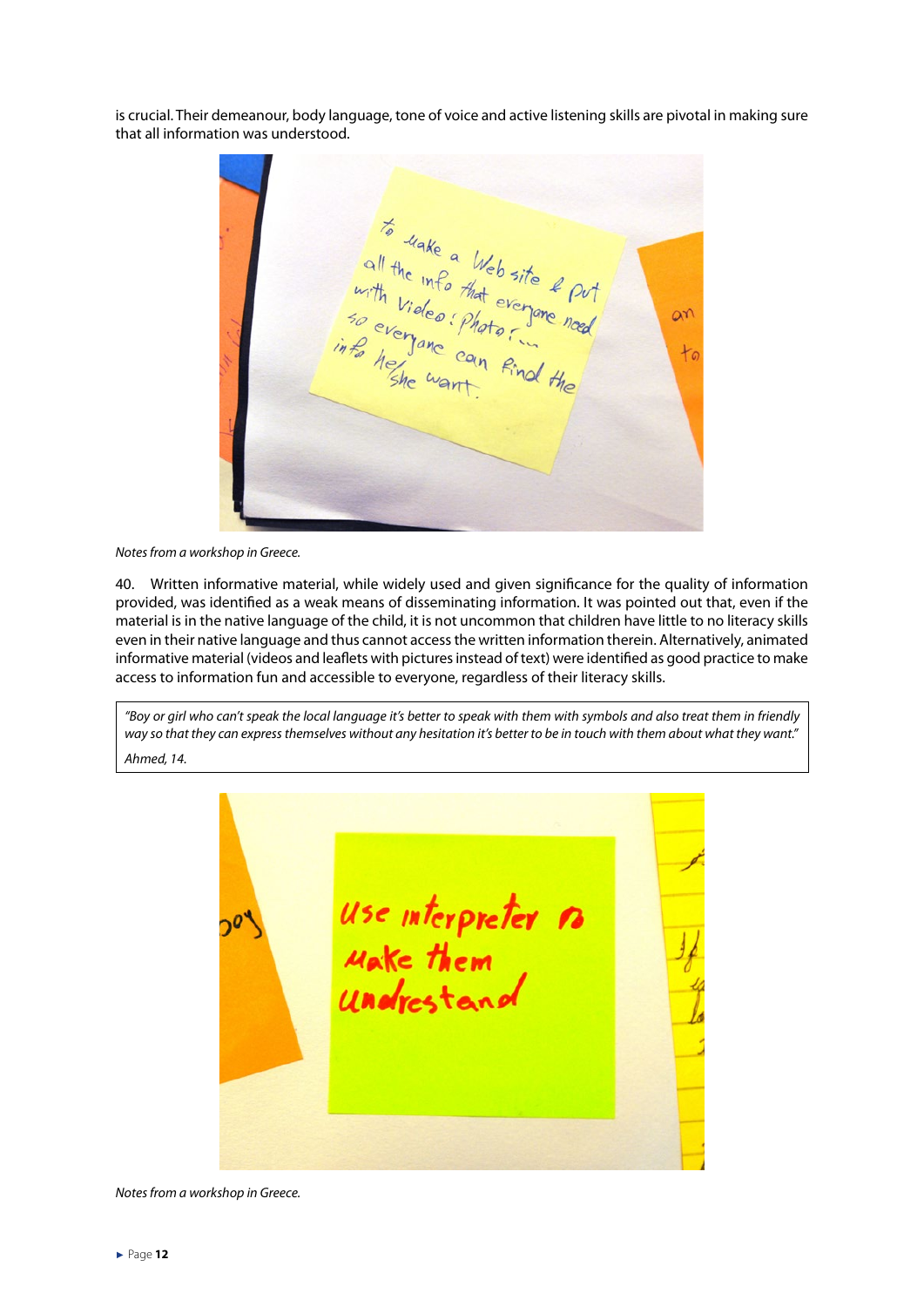<span id="page-13-0"></span>41. The use of interpreters and translators was also pointed out by the children as a good practice. Having an adult who speaks their language was not only helpful but also reassuring. It was however, pointed out that the use of translators and interpreters should be carefully assessed as it may cause difficulties. For instance, for children coming from minority groups of a country, it would be better to use a translator/interpreter of their minority language instead of the main/official language of the country, as it is highly likely that the children would not speak or understand that language as well as their minority/local language. Additionally, the different dialects and accents of each language should be taken into account. An example of that would be Arabic. An Arabic speaking child from Iraq speaks a significantly different Arabic dialect from an Arabic speaker from Morocco.

42. Cultural and peer mediators were also identified as useful for transfering information and easy integration into the host country. Cultural mediators are a source of comfort and familiarity, as they speak their language, are aware of the child's culture and the culture of the host country and can smooth out or prevent entirely any misunderstanding that may arise due to differences in language and culture.



*"Peer mediation and support"* 

*Diara, 15.* 

#### CHILDREN'S RECOMMENDATIONS

43. The children participating in the workshops, despite the onerous conditions and hardship they had faced, were more than willing to give recommendations on how to improve the existing situation for other children.

#### **I. Recommendations to professionals**

44. Children placed great importance on the role of the professionals that they came across and whom they had to work. As a result of their experiences with a number of professionals from different fields and different levels of expertise, they gave the following recommendations:

- A. Be patient; use clear and simple language, with examples to make your point clear and avoid miscommunication;
- B. Be mindful of body language and tone of voice, especially when talking about sensitive subjects; children pick up on the discomfort or stress of the professional which in turn stresses them as well;
- C. Listen to children and take their views into account;
- D. Include the family members in any procedure; the family left behind can give motivation, guidance or frustration to a child, Keep them informed and involved;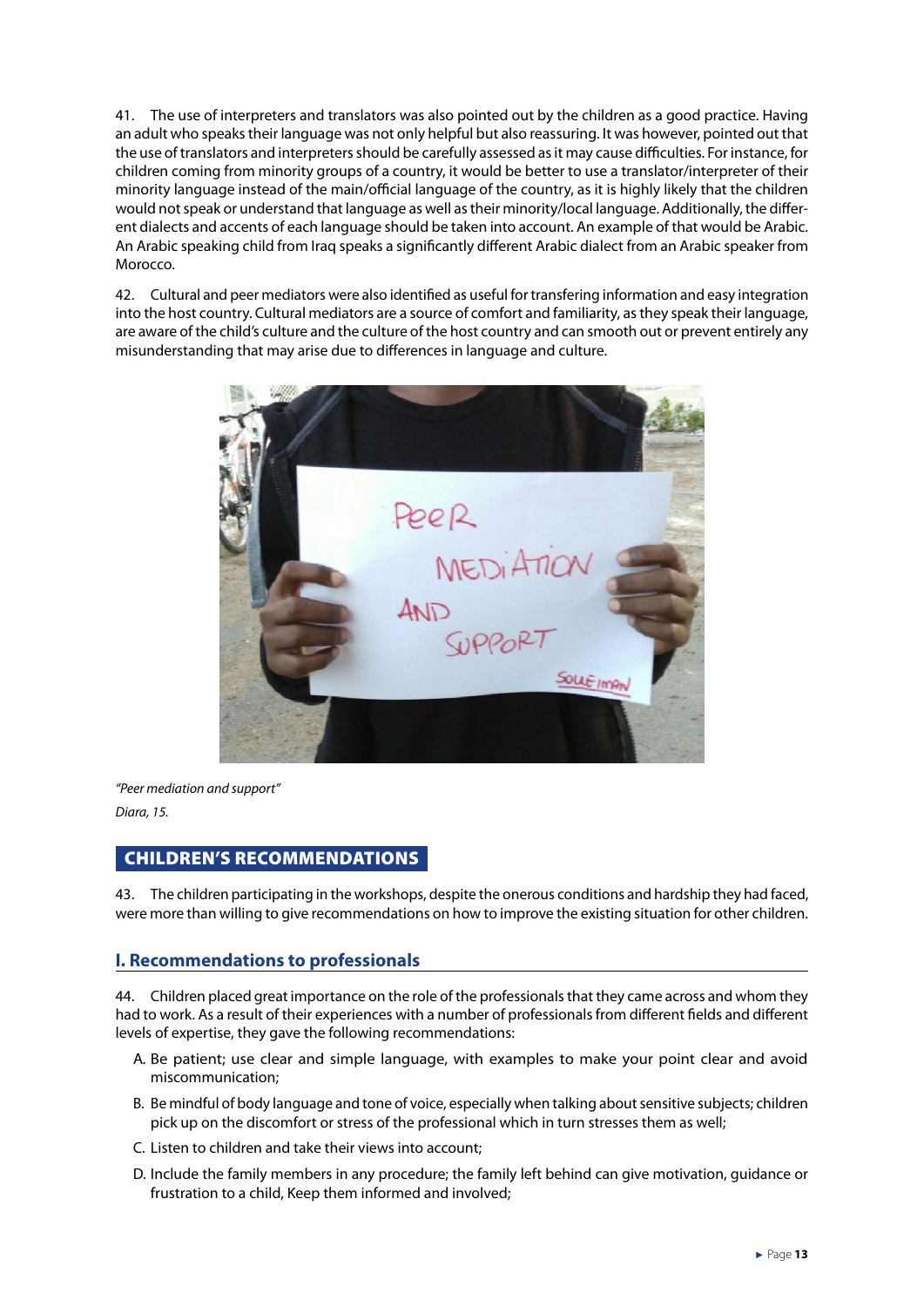- E. Simplify procedures and make them less time-consuming; the waiting period has a great impact on the emotional and psychological wellbeing of children;
- F. Inform children about the future to alleviate feelings of stress and uncertainty.

*"Familiar environment, patience, easy language, calm body language and voice, simple explanations"*

*Abdirahman, 16.*

#### **II. Recommendations on materials, communication methods and tools**

45. Apart from the qualities and skills of the professionals, the children had a number of recommendations in relation to tools that can be used and how they can be used efficiently.

- A. Use information leaflets and material with animations and/or pictures to explain procedures; this is an easy way to ensure that even children who cannot read and write will get all the information they need despite the limitations language imposes and will mitigate illiteracy;
- B. Provide access to helplines with information in their native language. Ideally these should be freely accessible and give information about NGOs and support organisations;
- C. Inform children of their rights through information technology including through apps, websites and community groups to reach out to children and provide access to accurate information. This should be coupled with improved access to wifi for children along their journey: in transit, in reception centres and in detention;
- D. Communicate with children through translators and interpreters to, having due regard to the difficulties that this may create (e.g. children mentioned that the interpreter at the asylum service was from a conflicting part of the country which made them feel uneasy and made it difficult for them to trust the translator);
- E. Use peer to peer methods of transferring information. Children tend to listen to and follow their peers;, a fellow child can be a comforting, reassuring and trustworthy presence.

*"The best way is to show the photos or use the interpreters and it depends whether you are talking to the boy or the girl. If it's a girl it's easier for us to talk to them, if it's a boy it's a little bit difficult."*

*Amina, 16 (quote from an audio recording)*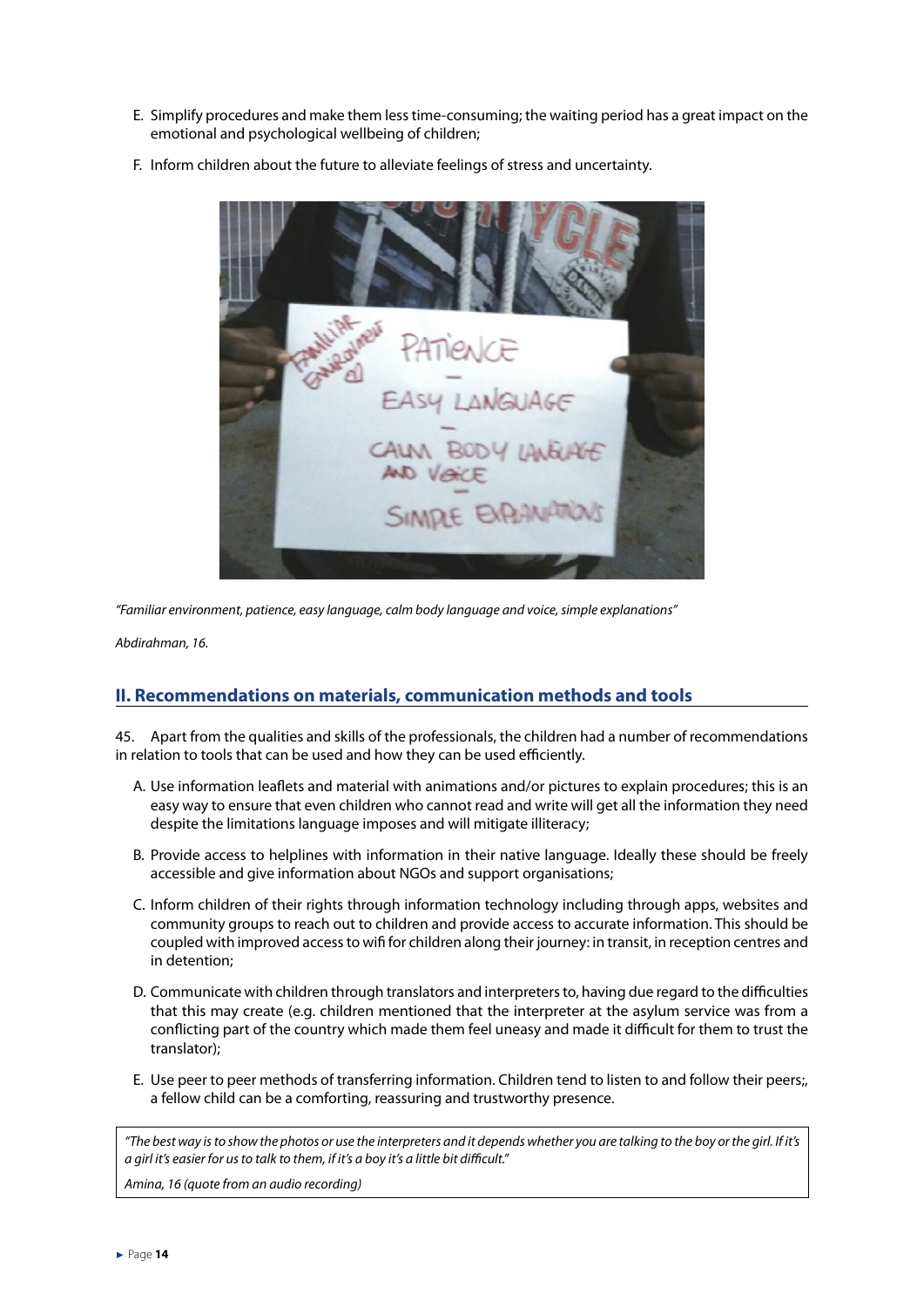#### <span id="page-15-0"></span>**III. Difficult topics**

46. The experiences of the facilitators in relation to tackling difficult topics with the children varied. Some groups were completely unwilling to discuss these and collectively resorted to simply stating that their journey was difficult. Other groups were more willing to share both the stories and means of addressing the issues. Children talked about needing information about where to seek help and how to remedy situations such as police violence.

47. When discussing difficult topics children primarily spoke about needing to be given space and to feel safe; the relationship of trust with the professional is important.

48. During the workshops, the discussions became emotionally charged at times when the facilitators attempted to talk about difficult and sensitive topics including violence. In one group, the children refused entirely to talk about information in connection to violence or their journey to Europe (DE).

49. It is the adult's role to create a safe environment where the child will feel comfortable to speak up and give an account of what has happened to them. It is important to take into account that this takes time and children should not be pressured to talk about difficult experiences when they are not ready.

*"Sometimes we just need time to forget what we went through before talking about it" Amara, 14.*

#### **CONCLUSIONS**

50. The children who participated in these workshops were generally very open and glad to share their experiences. The children were very interested to understand how their recommendations will be taken into account by the Council of Europe. Some children expressed feeling grateful that adults were asking to know their opinions and at having the opportunity to share their views about their experiences in Europe. In general the children took the workshops very seriously, reflecting about the messages they wanted to share with decision-makers to improve the provision of information and procedures for other children who may find themselves in similar situations in member states.

51. Overall, the children were very active during the workshops, giving their opinions, and being creative when making the materials to contribute to the roundtable and to the work on child-friendly information. In general the children enjoyed having the opportunity to suggest answers and creative solutions to the difficulties faced by refugee and migrant children in Europe.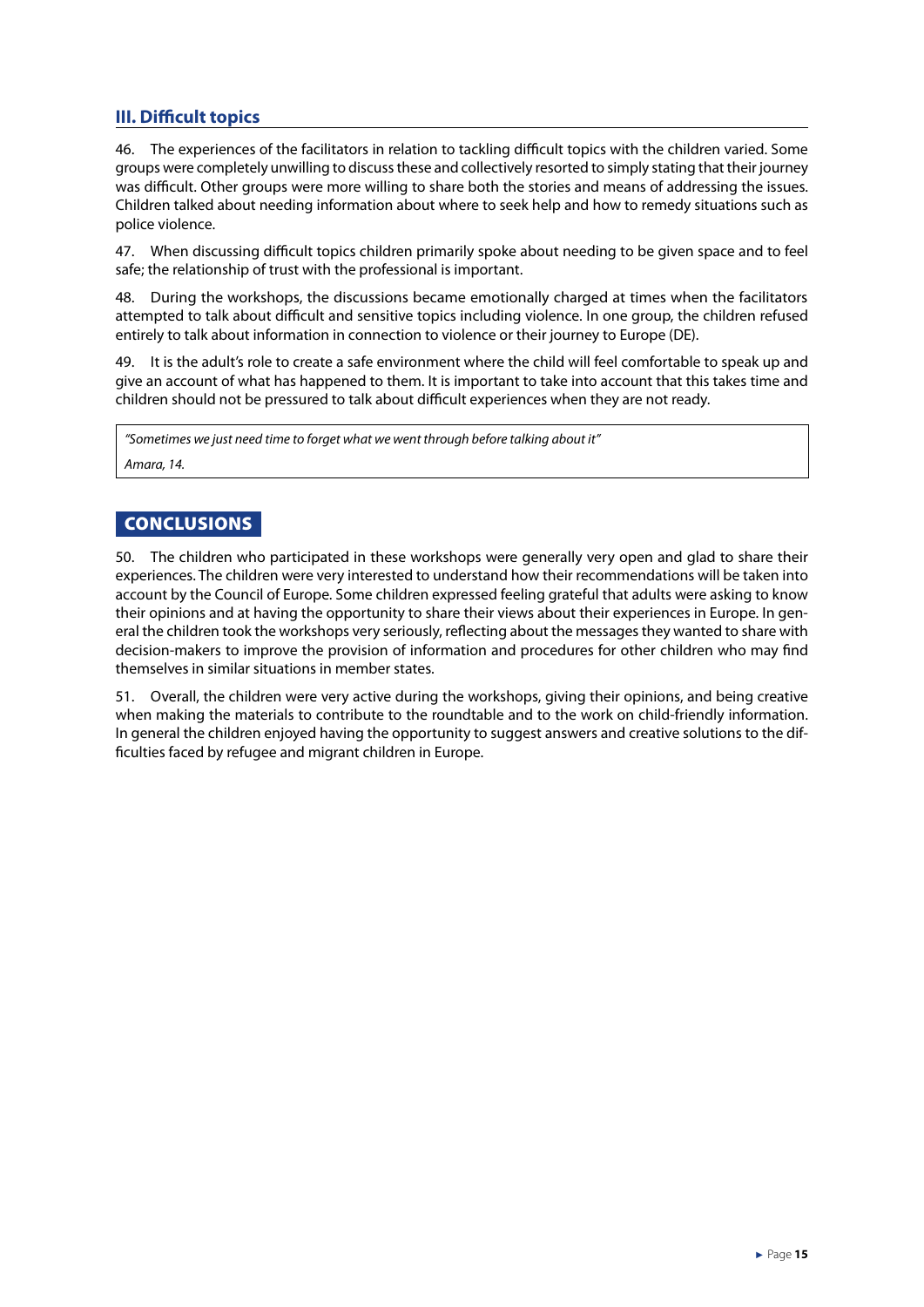### <span id="page-16-0"></span>SUMMARY OF CHILD PARTICIPATION WORKSHOPS

| <b>State</b>   | <b>Dates</b><br><b>Workshops</b><br>took place | Number of<br>participants | Age range of<br>participants | Gender<br>balance (M/F) | Languages<br>spoken during<br>workshops  |
|----------------|------------------------------------------------|---------------------------|------------------------------|-------------------------|------------------------------------------|
| Cyprus (CY)    | 10/11/2017<br>11/11/2017                       | 15                        | $13 - 17$                    | 15M/0F                  | English,<br>Somali, Arabic               |
| France<br>(FR) | 07/11/2017<br>08/11/2017                       | 13                        | $13-19$                      | 13M/0F                  | French, English                          |
| Germany (DE)   | 14/11/2017<br>16/11/2017                       | 16                        | $13 - 18$                    | 16M/0F                  | German,<br>French,<br>English, Arabic    |
| Greece (GR)    | 01/12/2017<br>08/12/2017<br>12/12/2017         | 33                        | $13 - 19$                    | 24M/9F                  | Farsi, English,<br>Greek                 |
| Hungary (HU)   | 24/11/2017                                     | 10                        | $12 - 18$                    | 8M/2F                   | Hungarian,<br>English,<br>Pashto, Arabic |
| <b>Totals</b>  |                                                | 87                        | $12 - 19$                    | 76M/11F                 |                                          |